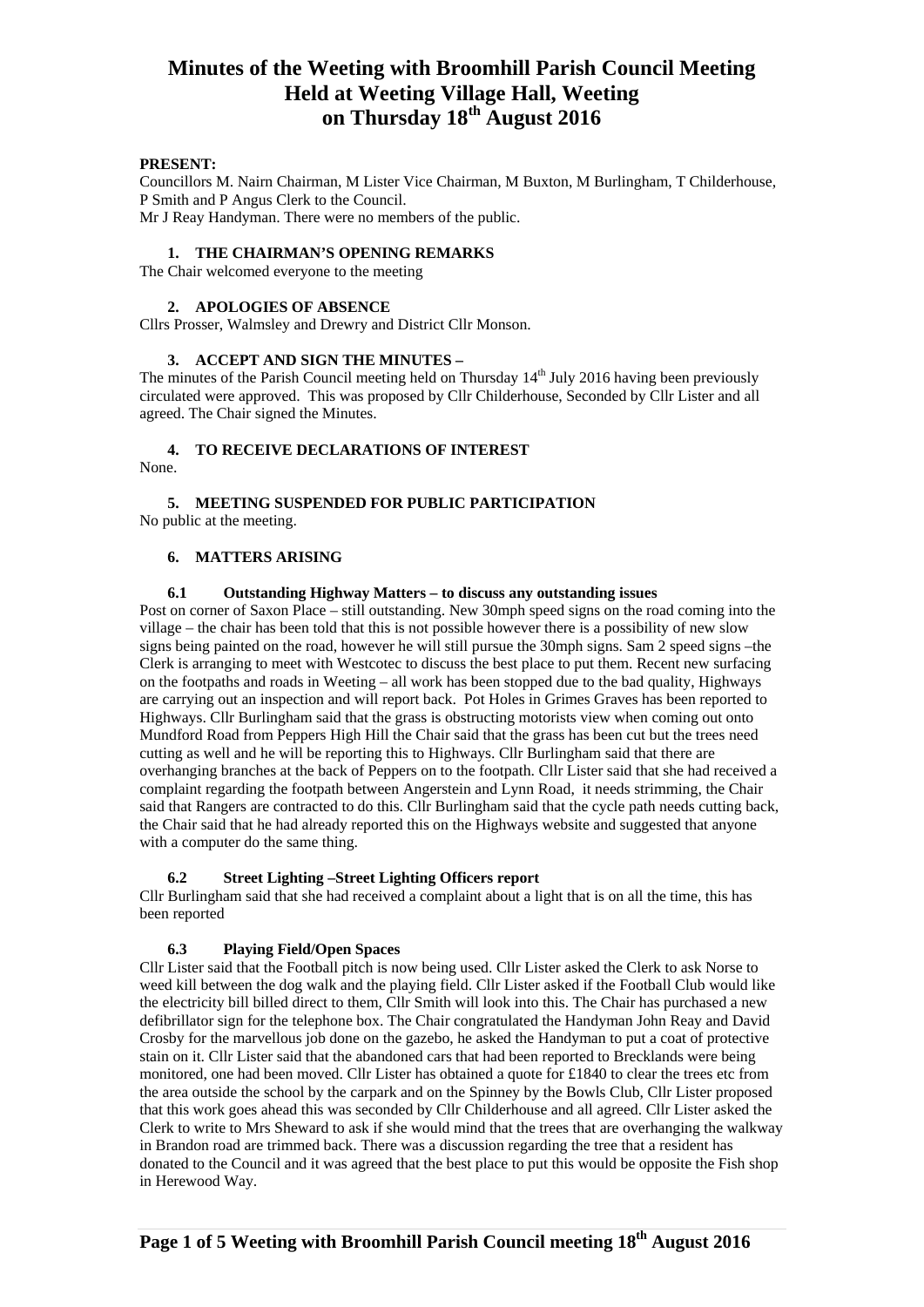## **6.4 Trod – update on the progress**

Cllrs Lister said this will be started next week, and the chair has asked the clerk to contact Norfolk County Council Partnership scheme to inform them that we cannot wait until next year to go ahead with this work.

### **6.5 Lollipop Man**

The Chair said that from what Cllr Monson has said, we are not going to lose the lollipop man in the immediate future.

#### **6.6 Speed Watch Scheme – update on volunteers**

The chair said that he does not think that they are far short of the number of volunteers that are required.

#### **6.7 Christmas Tree - to agree arrangements and purchase**

Following a discussion, it was agreed that the tree would be purchased from Elveden and the Council would ask Elveden to put the tree up for them, and the Clerk will ask Westcotec to come along with their teleporter to put the lights on the tree.

#### **6.8 Bus Shelter – to discuss the moving of the Bus Shelter in Peppers Close**

Following a discussion, it was agreed that the Parish Council will ask the School if they would like the bus shelter.

### **6.9 Churchyard Grass Cutting Agreement**

Following a discussion, it was agreed that the Parish Council would continue to pay for the grass cutting in the Church Yard.

#### **6.10 Village Sign Plinth – update on repairs**

The Chair thanked Mr Reay for completing the works on the Village Sign Plinth and Mr Reay thanked Cllr Lister and her husband for their help with this job.

#### **6.11 Dog Fouling Poster Competition**

The Clerk had a large pile of posters that the school children had drawn, it was agreed that Cllr Lister, Cllr Burlingham and Cllr Smith would go through them and decide which are the best.

#### **6.12 Radio interference at Fengate Grove**

The garden centre in Weeting has an ongoing problem with interference to their Wi-Fi from a neighbour who is a radio ham. The Chair asked the Clerk to contact the garden centre for a full report on the problem, the Parish Council will then write to Ofcom on their behalf.

## **7. REPORTS**

#### **7.1 Chairman's Report**

The Chair said that he is very pleased with the work that has been carried out this year in Weeting.

#### **7.2 Clerks Report**

The Clerk read out the following report:-

- The defibrillator has now been moved and BT have been informed who have amended their power inventory accordingly and the chair contacted the East of England Ambulance Service.
- Contacted the Rev Horam regarding Churchyard grass maintenance.
- Contacted Highways regarding 30mph speed limit being painted on the road as you come into Weeting and extending the speed limit to 30mph right the way through the main stretch throughout the Village.
- Arranged to have the dog walk cut 6 times a year instead of 3.
- Completed the paperwork for the grant towards the new play area unit.
- Collected Dog Fouling posters from the school for the Cllrs to judge.
- Made new signs for the dog walk.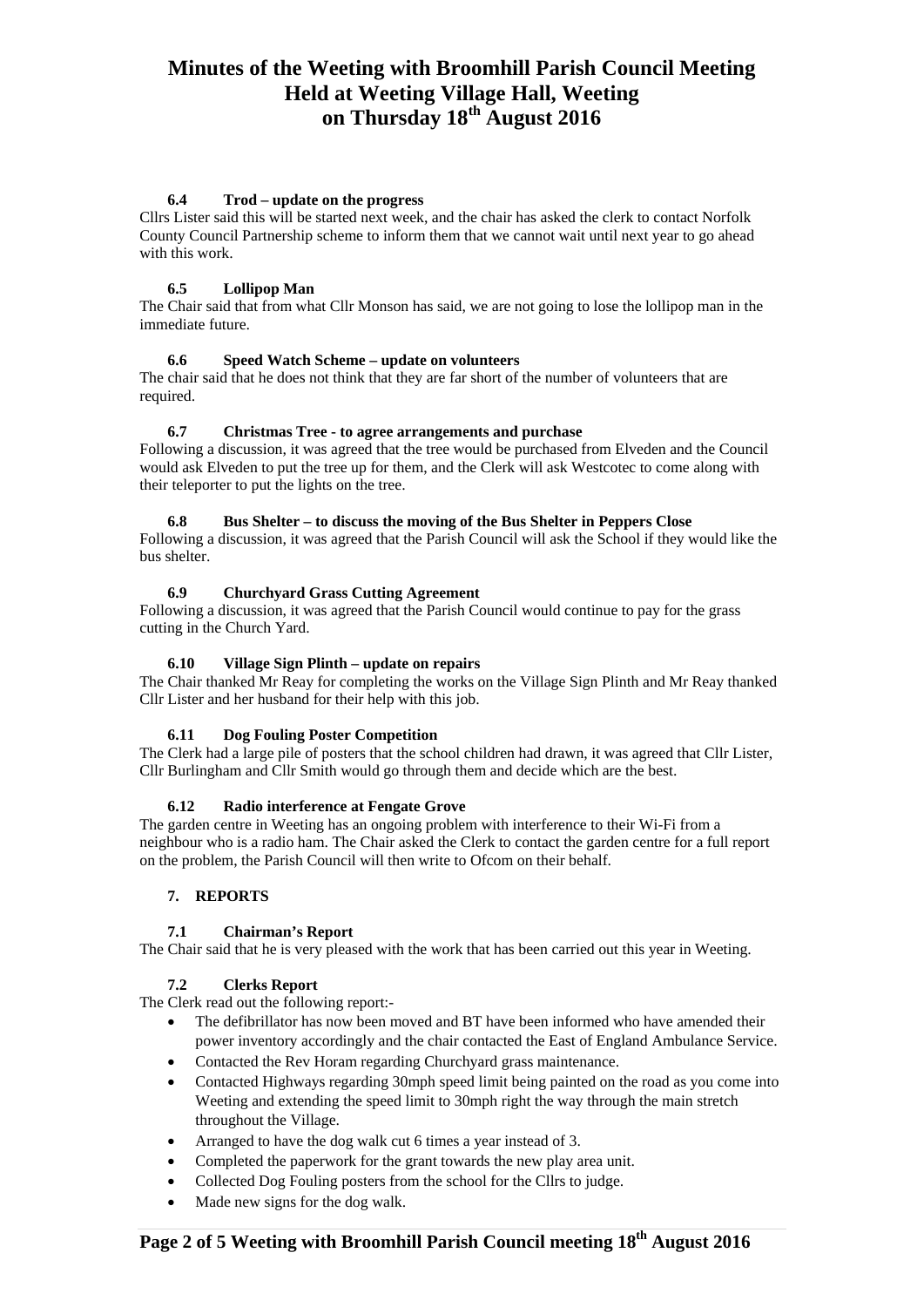- Reported mole hills on the playing field to the mole man and asked him to come in monthly.
- Made up notices for cars being sold from the highway and gave these to Cllr Lister.
- Reported deceased trees to the Highways department.
- Researched banks –John Reay suggested the Co-op bank and provided a contact phone number to get the ball rolling.
- Made new dog fouling signs to be put up around the village, gave these to Cllrs Lister, Cllr Nairn and John Reay.
- Contacted the co-op bank and filled out as much as possible on the application form and brought the rest along to the meeting to be filled out by all signatories.
- Contacted Westcotec regarding speeding signs due to holidays they have not got back to me.
- Prepared new financial regulations that will be needed for the new bank account.
- Contacted Fenland Leisure regarding play rope repair.
- Asked Terry Hawkins who manages the web site to add another tab for Council notices as we need to upload things such as "notice of completion of 2015/2016 audit" and dog fouling notices etc.

## **7.3 Village Handyman Report**

Mr Reay read out the following report:-

Carried out litter pick following the rally weekend, repaired and refitted the broken bench in the play area, fitted plastic spikes to the big swing and the nest sing on the top support pole, took down the orange netting and the wooden post plus the metal pins from the football pitch, replaced 4 "D" shackles on the nest swing, fixed defibrillator sign to the lamp post, fixed bolt at the top pole of the junior swing, replaced red cedar tiles on the pagoda – Mr David Crosby carried out all the skilled work on this, painted the brick work on the village sign and fitted 4 metal plaques. Mr Reay thanked Cllr Lister and her husband for their help with some of these jobs.

#### **7.4 Bowls Club Report**

Cllr Lister said there is a music night and an Elvis tribute night coming up.

## **7.5 Village Hall Report**

Cllr Burlingham said they now have new Chairs and they are now looking at new tables.

#### **7.6 District Councillors Report**

Not at meeting.<br> $7.7 \text{ C}$ 

#### **7.7 County Councillors Report**

Not at meeting.

#### **8. CORRESPONDENCE – To report on any outstanding correspondence received by the Council**

None.

#### **9. FINANCE**

#### **9.1 To Agree and Sign the Payments for July/August 2016 Invoices**

The payments for July/August invoices were agreed, this was proposed by Cllr Lister, seconded by Cllr Buxton and all agreed.

The following payments were authorised on Thursday the 18th August 2016. The cheques were signed by Cllr J Prosser, Cllr T Childerhouse and Cllr M Burlingham

| £28,183.56 |
|------------|
|            |
| £385.07    |
| £9.96      |
| £47.52     |
|            |

Page 3 of 5 Weeting with Broomhill Parish Council meeting  $18<sup>th</sup>$  August 2016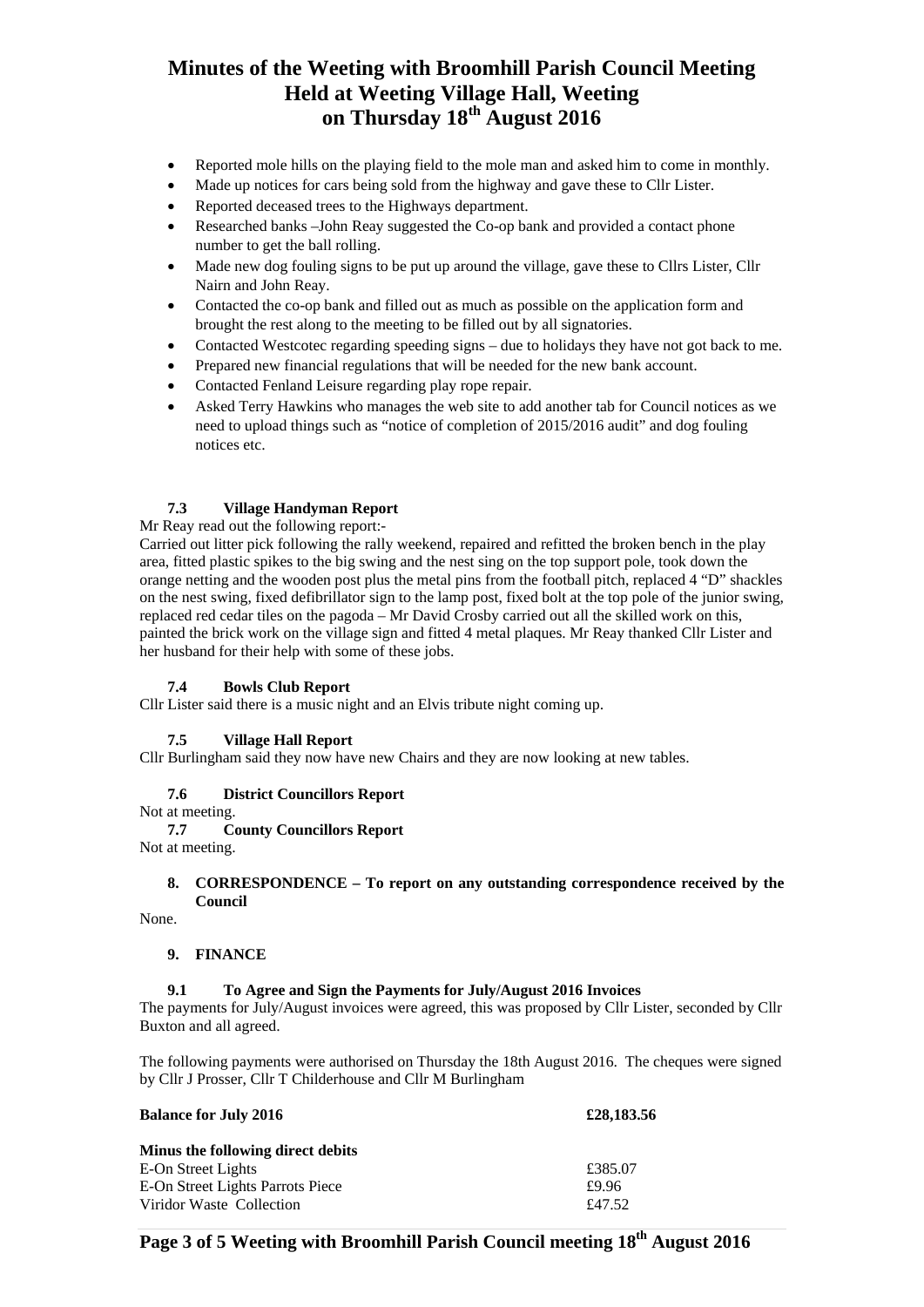| Mr J Reay Salary Paid by Standing order             |                                                  | £200.00              |
|-----------------------------------------------------|--------------------------------------------------|----------------------|
| <b>Total Direct Debits/SO</b>                       |                                                  | £642.55              |
| <b>Weeting Bowls</b>                                | Plus the following receipts                      | £18.75               |
| <b>Total Income</b>                                 | <b>Total after Direct Debits and Income</b>      | £18.75<br>£27,559.76 |
| Cheques                                             | Description                                      | Total                |
| 103204                                              | Mrs P Angus - Clerk Salary/Phone/Office/Expenses | £510.63              |
| 103205                                              | Mr J Reay - Handyman Salary/Mileage/Expenses     | £539.20              |
| 103206                                              | CLC Contractors - Relocate the defibrillator     | £570.62              |
| 103207                                              | E-On - Football Club Electricity                 | £18.36               |
| 103208                                              | Westcotec - Street Light Maintenance             | £194.08              |
| 103209                                              | Treelink - Removal of Trees etc                  | £816.00              |
| 103210                                              | Norse - Grounds maintenance July inv             | £796.07              |
| 103211                                              | Playsafety Limited - Play area inspection        | £163.80              |
| 103212                                              | Fengate Fasteners - Handyman supplies            | £72.14               |
| 103213                                              | Travis Perkins - Handyman supplies               | £360.72              |
| 103214                                              | Chase Timber Products - Handyman supplies        | £46.53               |
| 103215                                              | <b>Viking Stationers - Printer Inks</b>          | £44.10               |
| 103216                                              | Mazars - Annual External Audit                   | £360.00              |
| 103217                                              | Travis Perkins - Hire of Alloy Tower             | £51.36               |
| 103218                                              | Norse - Grounds maintenance May Inv              | £796.07              |
| 103219                                              | Fengate Fasteners - Handyman supplies            | £6.43                |
| 103220                                              | Weeting Village Hall                             | £18.75               |
| 103221                                              | Community Heart Beat - defib sign for tele box   | £33.60               |
| <b>Total Cheques paid</b>                           |                                                  | £5,398.46            |
| <b>Balance in Community Account for August 2016</b> |                                                  |                      |
| <b>Balance in Savings Account</b>                   |                                                  |                      |

 **(£3757.70 Ring Fenced for Community Use)** 

#### **9.2 Grant application – Weeting Primary School – revised list of requirements to be submitted**

Tree Link have provided a quote to clear the trees and bushes @£480.00 and the school has put in a revised figure of £1187.26. Following a discussion, it was agreed that the Parish Council will pay to clear the trees and to give the School £1,000 for the plants and equipment. The school must provide the Parish Council with all receipts for the goods purchased within a year and if any money is left this must be paid back to the Council, this was proposed by Cllr Childerhouse and seconded by Cllr Smith and all agreed.

## **9.3 Change of Bank – update from the Clerk**

The Parish Council are looking to change their Bank from Barclays to the CO-OP bank, this is mainly due to the bad service from Barclays. The Clerk had brought along the forms that the Cllrs will need to fill out, there were three Cllrs that are absent that will need to fill out the same forms, the Clerk will try and get this done within the next month.

## **9.4 Change of signatories for cheque signing- to discuss future change of signatures**  As above.

## **9.5 Financial regulations – to formally adopt the latest 2016 Financial Regulations**  The new financial regulations had been circulated to the Cllrs prior to the meeting the Chair proposed that these are adopted by the Council, this was seconded by Cllr Buxton and all agreed.